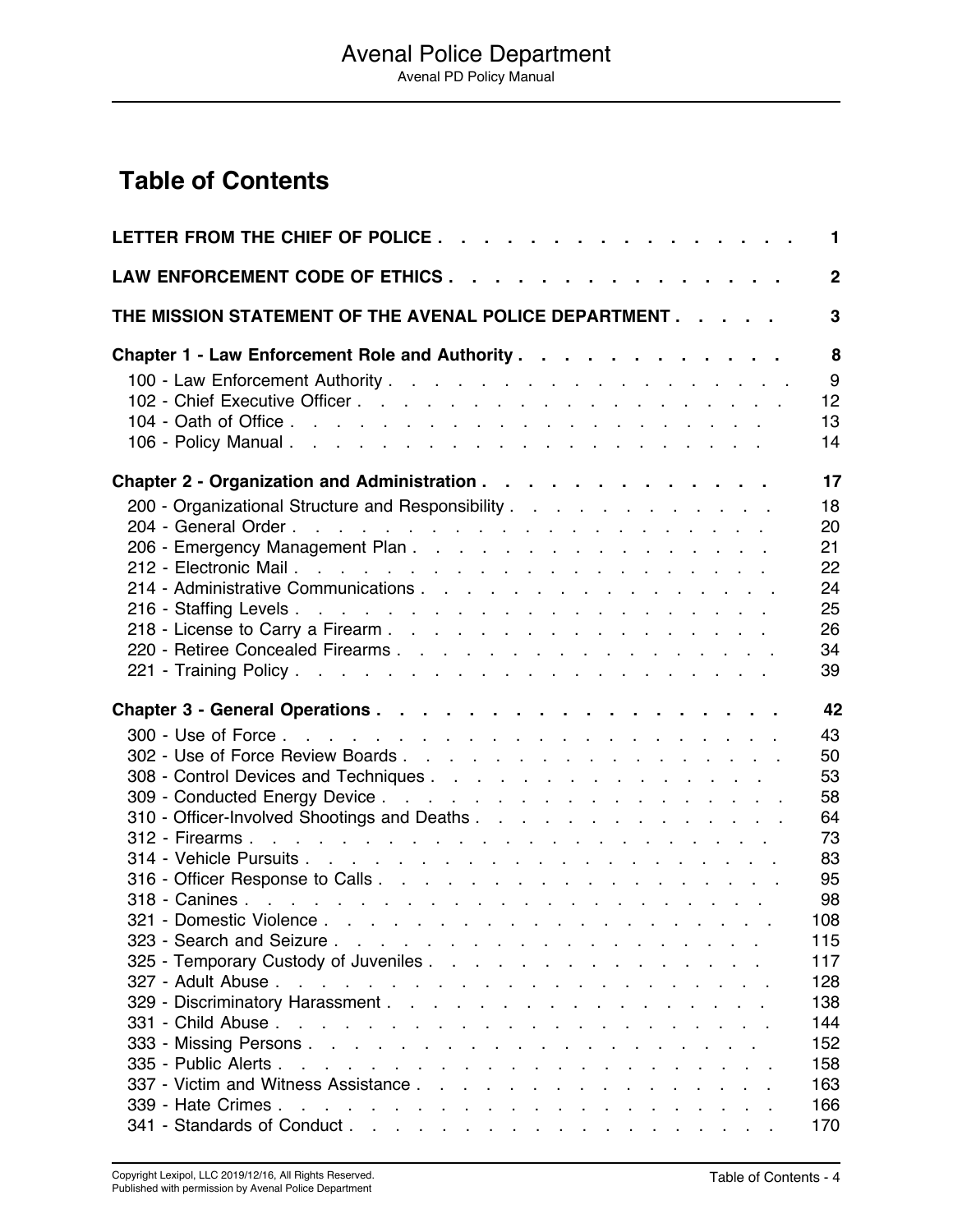343 - Information Technology Use . . . . . . . . . . . . . . . . . 177 345 - Report Preparation . . . . . . . . . . . . . . . . . . . 181 347 - Media Relations . . . . . . . . . . . . . . . . . . . . 186 349 - Subpoenas and Court Appearances . . . . . . . . . . . . . . . . . 189 351 - Reserve Officers . . . . . . . . . . . . . . . . . . . . 192 353 - Outside Agency Assistance . . . . . . . . . . . . . . . . . 197 357 - Registered Offender Information . . . . . . . . . . . . . . . 199 359 - Major Incident Notification . . . . . . . . . . . . . . . . . 202 361 - Death Investigation . . . . . . . . . . . . . . . . . . . 204 363 - Identity Theft . . . . . . . . . . . . . . . . . . . . . 207 365 - Private Persons Arrests . . . . . . . . . . . . . . . . . . 208 367 - Anti-Reproductive Rights Crimes Reporting . . . . . . . . . . . . . . 210 369 - Limited English Proficiency Services . . . . . . . . . . . . . . 212 371 - Communications with Persons with Disabilities . . . . . . . . . . . 220 373 - Mandatory Employer Notification . . . . . . . . . . . . . . . 228 375 - Biological Samples . . . . . . . . . . . . . . . . . . . 230 377 - Chaplains . . . . . . . . . . . . . . . . . . . . . . 233 381 - Child and Dependent Adult Safety . . . . . . . . . . . . . . . . 239 383 - Service Animals . . . . . . . . . . . . . . . . . . . . 243 385 - Community Response Team (CRT) . . . . . . . . . . . . . . . . 246 387 - Off-Duty Law Enforcement Actions . . . . . . . . . . . . . . 251 390 - Handcuffing and Restraints . . . . . . . . . . . . . . . . . 253 391 - Department Use of Social Media . . . . . . . . . . . . . . . 258 392 - Gun Violence Restraining Orders . . . . . . . . . . . . . . . 261 393 - Native American Graves Protection and Repatriation . . . . . . . . . 264 394 - Community Relations . . . . . . . . . . . . . . . . . . . 266 **Chapter 4 - Patrol Operations . . . . . . . . . . . . . . . . . . 271** 400 - Patrol Function . . . . . . . . . . . . . . . . . . . . . 272 402 - Bias-Based Policing . . . . . . . . . . . . . . . . . . . 274 404 - Briefing Training . . . . . . . . . . . . . . . . . . . . 278 406 - Crime and Disaster Scene Integrity . . . . . . . . . . . . . . 279 408 - Special Weapons and Tactics (SWAT) Team . . . . . . . . . . . . . 281 410 - Ride-Along Policy . . . . . . . . . . . . . . . . . . . . 292 412 - Hazardous Material Response . . . . . . . . . . . . . . . . 295 414 - Hostage and Barricade Incidents . . . . . . . . . . . . . . . 297 416 - Response to Bomb Calls . . . . . . . . . . . . . . . . . . 302 418 - Mental Illness Commitments . . . . . . . . . . . . . . . . 307 420 - Cite and Release Policy . . . . . . . . . . . . . . . . . . 312 422 - Foreign Diplomatic and Consular Representatives . . . . . . . . . . 316 424 - Rapid Response and Deployment . . . . . . . . . . . . . . . . . . 320 428 - Immigration Violations . . . . . . . . . . . . . . . . . . 323 430 - Emergency Utility Service . . . . . . . . . . . . . . . . . 328 434 - Aircraft Accidents . . . . . . . . . . . . . . . . . . . . 329 436 - Field Training Officer Program . . . . . . . . . . . . . . . . 334 438 - Obtaining Air Support . . . . . . . . . . . . . . . . . . . 337 440 - Contacts and Temporary Detentions . . . . . . . . . . . . . . 338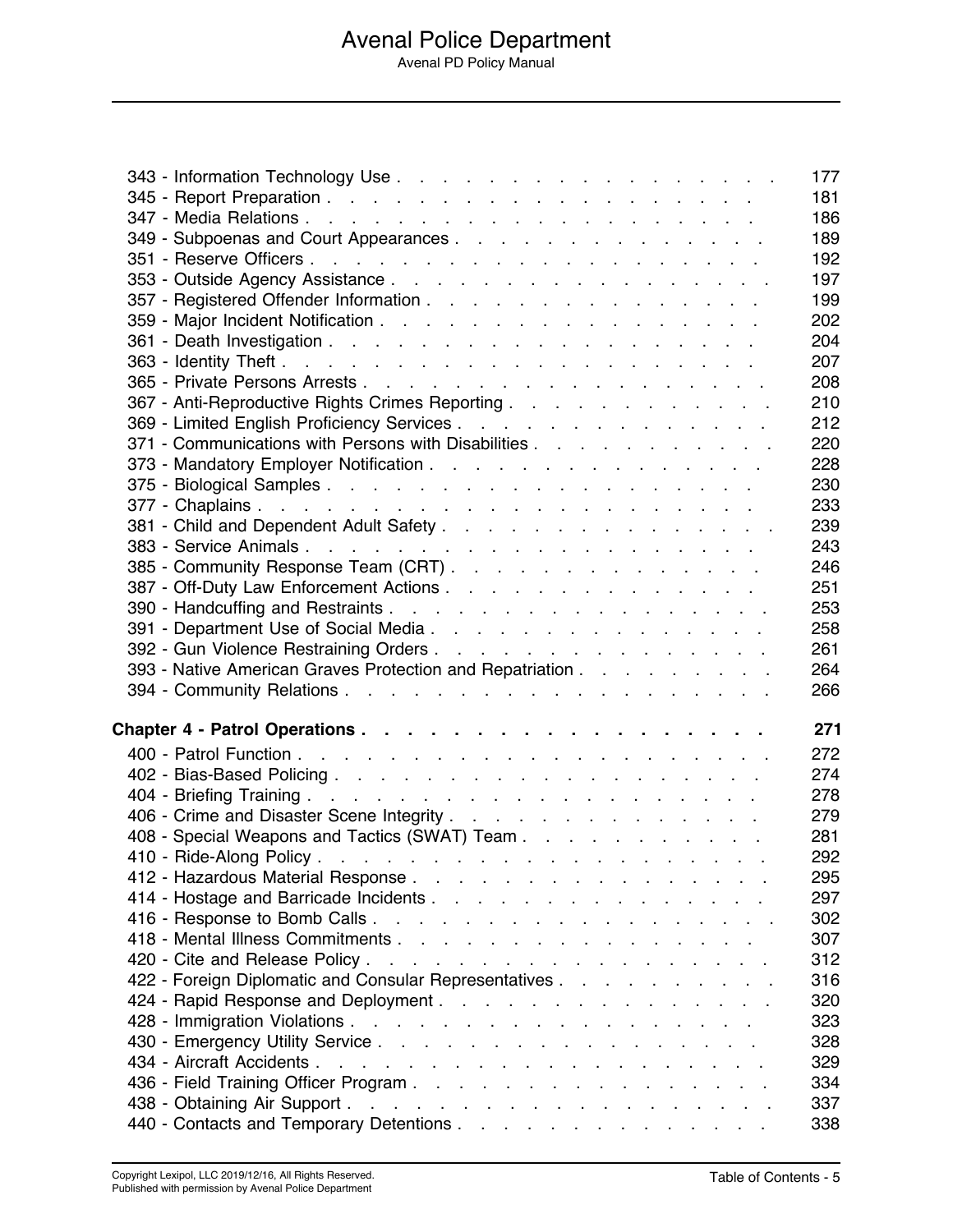|                                                    | 342 |
|----------------------------------------------------|-----|
|                                                    | 347 |
| 450 - Portable Audio/Video Recorders               | 348 |
|                                                    | 353 |
|                                                    | 358 |
|                                                    | 363 |
|                                                    | 366 |
|                                                    | 371 |
| 467 - Public Recording of Law Enforcement Activity | 374 |
|                                                    | 377 |
|                                                    | 383 |
|                                                    | 386 |
|                                                    | 388 |
| 472 - Automated License Plate Readers (ALPRs)      | 394 |
|                                                    | 397 |
| 500 - Traffic Function and Responsibility          | 398 |
|                                                    | 401 |
|                                                    | 403 |
| 512 - Vehicle Impound Hearings.                    | 408 |
|                                                    | 410 |
|                                                    | 416 |
|                                                    | 419 |
|                                                    | 420 |
| Chapter 6 - Investigation Operations               | 422 |
|                                                    | 423 |
|                                                    | 428 |
|                                                    | 434 |
|                                                    | 441 |
|                                                    | 446 |
|                                                    | 450 |
| 613 - Unmanned Aerial System (UAS) Operations      | 452 |
|                                                    | 455 |
|                                                    | 459 |
|                                                    | 465 |
|                                                    |     |
| 700 - Department Owned and Personal Property       | 466 |
| 702 - Personal Communication Devices               | 468 |
|                                                    | 472 |
|                                                    | 475 |
| 707 - Cash Handling, Security and Management       | 482 |
|                                                    | 484 |
|                                                    | 489 |
|                                                    | 490 |
|                                                    | 500 |